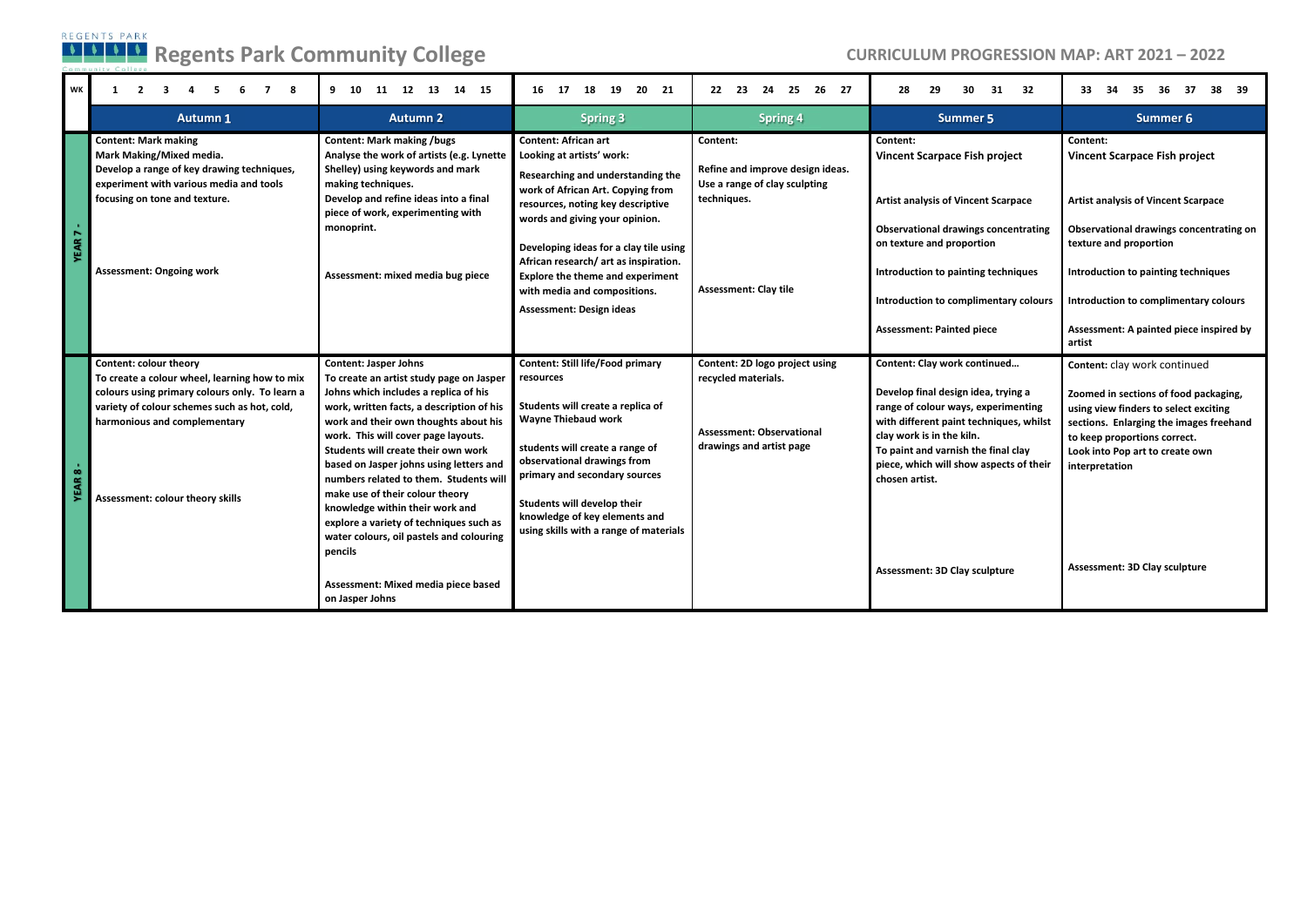|  | <b>Content: Taster sessions using variety of</b> | <b>Content: Structures</b>                 | Content: Culture project- analysis of                    | <b>Content: Culture- Design</b>                            | Content: Lino print development from           | Content: Artist Analysis for 'I, Me, Mine'                  |
|--|--------------------------------------------------|--------------------------------------------|----------------------------------------------------------|------------------------------------------------------------|------------------------------------------------|-------------------------------------------------------------|
|  | materials                                        | Autumn 1 to be continued and               | researched sources.                                      | development, experimenting with                            | culture research.                              | project (e.g. James Rosenquist).                            |
|  | Key skills repeated and developed.               | developed further. Focusing on the         | Students will choose a culture from                      | media, composition, colourways                             | Students will create a range of                |                                                             |
|  | Observational drawings from primary and          | printing element of the project.           | Africa, Mexican or Indian. They will                     |                                                            | experimental lino prints and at least          | Students will begin their 2 <sup>nd</sup> project based     |
|  | secondary resources with the theme               | Students will prepare backgrounds,         | research the culture, create a range                     | Students will explore with their                           | one large final piece using lino print,        | all about them. An artist study of James                    |
|  | 'structures'. A variety of materials and         | using different techniques to print        | of observational drawings using a                        | culture, amalgamating their work                           | which will represent their chosen              | Rosenquist will be completed. Students                      |
|  | techniques explored (pen and wash, pencil, oil   | onto. Work will be copied onto             | range of different techniques.                           | together to create their own                               | culture. This will be the end piece to         | will take photos linked to their own                        |
|  | pastels, water colour pencils, etching, mono     | coloured paper to refine and develop       | Students will display their work in                      | interpretations and ideas. Students                        | their project. All work will flow from         | starting point and collect other relevant                   |
|  | printing, biro) students will learn how to       | with white pencils                         | their sketch book, annotating along                      | will zoom in, repeat, change the                           | the beginning to the end.                      | images too. Students will complete a                        |
|  | display their work creatively and annotate.      |                                            | the way, showing how it links to                         | composition to show development                            |                                                | range of replicas from primary and                          |
|  |                                                  |                                            | their chosen culture                                     | and refinement within their work                           |                                                | secondary resources, using a range of                       |
|  |                                                  |                                            |                                                          |                                                            |                                                | materials to techniques                                     |
|  |                                                  |                                            | <b>Option B: Ghost Net project</b>                       | <b>Option B: Ghost Net project</b>                         |                                                |                                                             |
|  | Assessment: AO2 and AO3 Experimental             | <b>Assessment: Printing experiments</b>    | To begin second project on the                           | To begin second project on the                             | <b>Assessment: AO4 Final print</b>             | <b>Assessment: AO1 Artist analysis</b>                      |
|  | pieces/recording                                 |                                            | environmental impact to marine life                      | environmental impact to marine life                        |                                                |                                                             |
|  |                                                  |                                            | through waste products.                                  | through waste products.                                    |                                                |                                                             |
|  |                                                  |                                            | An artist study on Sue Ryan and<br><b>Caroline Bond.</b> | An artist study on Sue Ryan and                            |                                                |                                                             |
|  |                                                  |                                            | Students have an awareness of the                        | <b>Caroline Bond.</b><br>Students have an awareness of the |                                                |                                                             |
|  |                                                  |                                            | environment and discuss recycled                         | environment and discuss recycled                           |                                                |                                                             |
|  |                                                  |                                            | materials salvaged from local                            | materials salvaged from local                              |                                                |                                                             |
|  |                                                  |                                            | sources.                                                 | sources.                                                   |                                                |                                                             |
|  |                                                  |                                            | students gain an understanding of                        | students gain an understanding of                          |                                                |                                                             |
|  |                                                  |                                            | 3D form and use the reclaimed                            | 3D form and use the reclaimed                              |                                                |                                                             |
|  |                                                  |                                            | materials to create a sculptural                         | materials to create a sculptural                           |                                                |                                                             |
|  |                                                  |                                            | piece                                                    | piece                                                      |                                                |                                                             |
|  |                                                  |                                            | Assessment:                                              | Assessment:                                                |                                                |                                                             |
|  |                                                  |                                            | <b>Realisation of 3D piece</b>                           | <b>Realisation of 3D piece</b>                             |                                                |                                                             |
|  |                                                  |                                            |                                                          |                                                            |                                                |                                                             |
|  |                                                  |                                            |                                                          |                                                            |                                                |                                                             |
|  |                                                  |                                            | Assessment: A01 - looking at                             | Assessment: AO2/A03: developing                            |                                                |                                                             |
|  |                                                  |                                            | artists/cultures                                         | and refining work from a chosen                            |                                                |                                                             |
|  |                                                  |                                            |                                                          | culture                                                    |                                                |                                                             |
|  | Content: I, ME, MINE project                     | Content: I, ME, Mine                       | Content: I, ME, MINE                                     | <b>Content: Final Piece</b>                                | <b>Content: Finalising clay and individual</b> | Content: Exam style project (choice of                      |
|  | Students will continue with the theme 'I, ME,    | Develop artists work into their own,       | <b>Students will refine and develop</b>                  | Develop final piece                                        | targets to improve/develop 'I, me,             | starting points)                                            |
|  | MINE. To complete any further observational      | experimenting with different materials     | their final idea, by experimenting                       |                                                            | mine'.                                         | Choosing own artists as inspiration                         |
|  | drawings. Students will then transfer their      | and processes. Students will find          | with a range of colourways,                              | <b>Assessment: Final piece using clay</b>                  | Students will be able to refine all of         | Students will be given their final piece of                 |
|  | drawings into the style of James Rosenquist, by  | another artist relevant to their own       | compositions and materials.                              |                                                            | their work, using feedback to help             | course work to do. They will have a                         |
|  | experimenting with a range of compositions       | theme. Previous work will also be          | Students will complete a final piece,                    |                                                            | them progress further.                         | choice of 5 starting points (in the actual                  |
|  | and techniques. All work will be displayed and   | transformed into the style of this artist. | separate to their sketch book. This                      |                                                            |                                                | exam, they will have a choice of 7)                         |
|  | annotated                                        | Students will start to develop a variety   | will take place in the mock exam                         |                                                            |                                                | Students will research the theme, take                      |
|  |                                                  | of final ideas for their final piece.      |                                                          |                                                            |                                                | photos, find images and artists linked                      |
|  | Option B: To start I, Me, Mine project           |                                            |                                                          |                                                            |                                                | with their theme. They will create a                        |
|  |                                                  |                                            |                                                          |                                                            |                                                | range of careful replicas from their                        |
|  | Assessment: various pieces of work to fulfil the |                                            |                                                          |                                                            |                                                | research and complete in depth studies of<br>their artists. |
|  | different AO's                                   |                                            |                                                          |                                                            |                                                |                                                             |
|  |                                                  | <b>Assessment: - Development of work</b>   | Assessment: Final piece - mock                           |                                                            | Assessment: I, Me, Mine project                | Assessment: AO1: artist analysis                            |
|  |                                                  |                                            | exam                                                     |                                                            |                                                |                                                             |